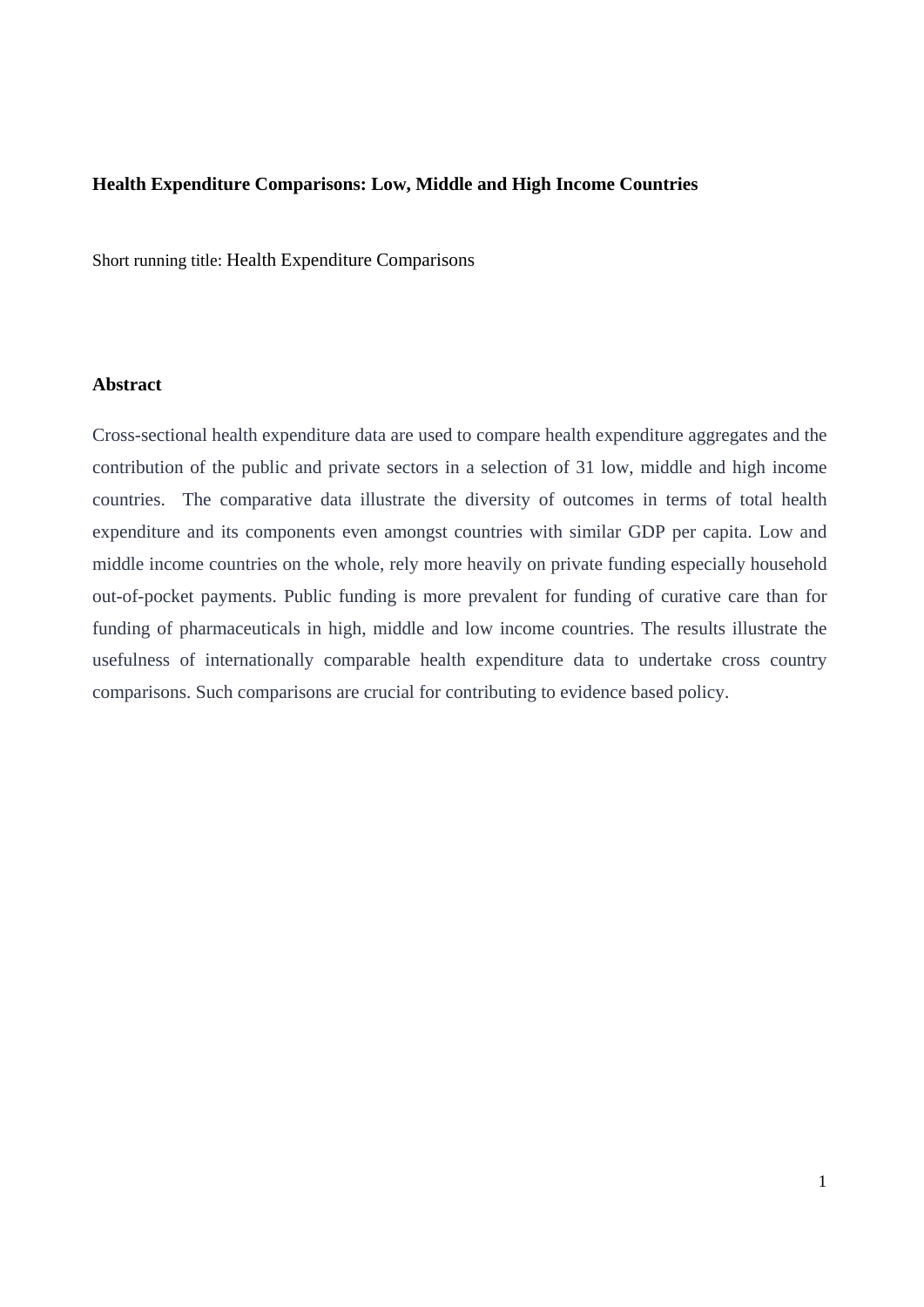#### **INTRODUCTION**

Expenditure on health care is an issue which dominates policy discussion at both the national and international level. International comparisons of health expenditure provide sound information which health policy makers can use to generate support for policy changes. This paper sets out to provide comparisons of health expenditure estimates for low, middle and high income countries which have been compiled using national health accounts data (NHA). Published comparisons of health expenditure are not common and this paper takes the comparisons further by using expenditure estimates for low, middle and high income countries [1, 2].

There is considerable variation in the organisation and financing of health care across countries and this is reflected in health expenditure comparisons [3]. This variation makes it essential that health expenditure aggregates are compiled nationally in a consistent and comparable manner. An international methodology for health expenditure compilation known as National Health Accounts (NHAs) has been developed by OECD and WHO to accommodate the differences in the organisation and financing and make comparisons more transparent and uniform.

Even with a common methodology, differences persist. For example, long term care in some countries is provided by hospitals, in some by residential care and some countries at home. These cross country differences in delivery of services make comparisons problematic. The limitations of the comparability of expenditure estimates in some dimensions may have an effect on the magnitude of total health spending (and consequently the share of GDP), the public-private share, as well as the breakdown by type of care and provider.

Ultimately, governments and policy makers would like to understand and measure the relationship between health care spending and health status, but answering this question is difficult for many reasons. Thus the objective of this paper is relatively modest. It is to examine aggregate health expenditure ratios and the components of health expenditure using cross sectional data from high, middle and low income countries.

#### **MATERIAL and METHODS**

Of all the health expenditure ratios, the most commonly used for comparisons is the ratio between current health expenditure and GDP. Interest in health expenditure ratios stems from a continuous drive for health system performance and cost containment at the same time. In most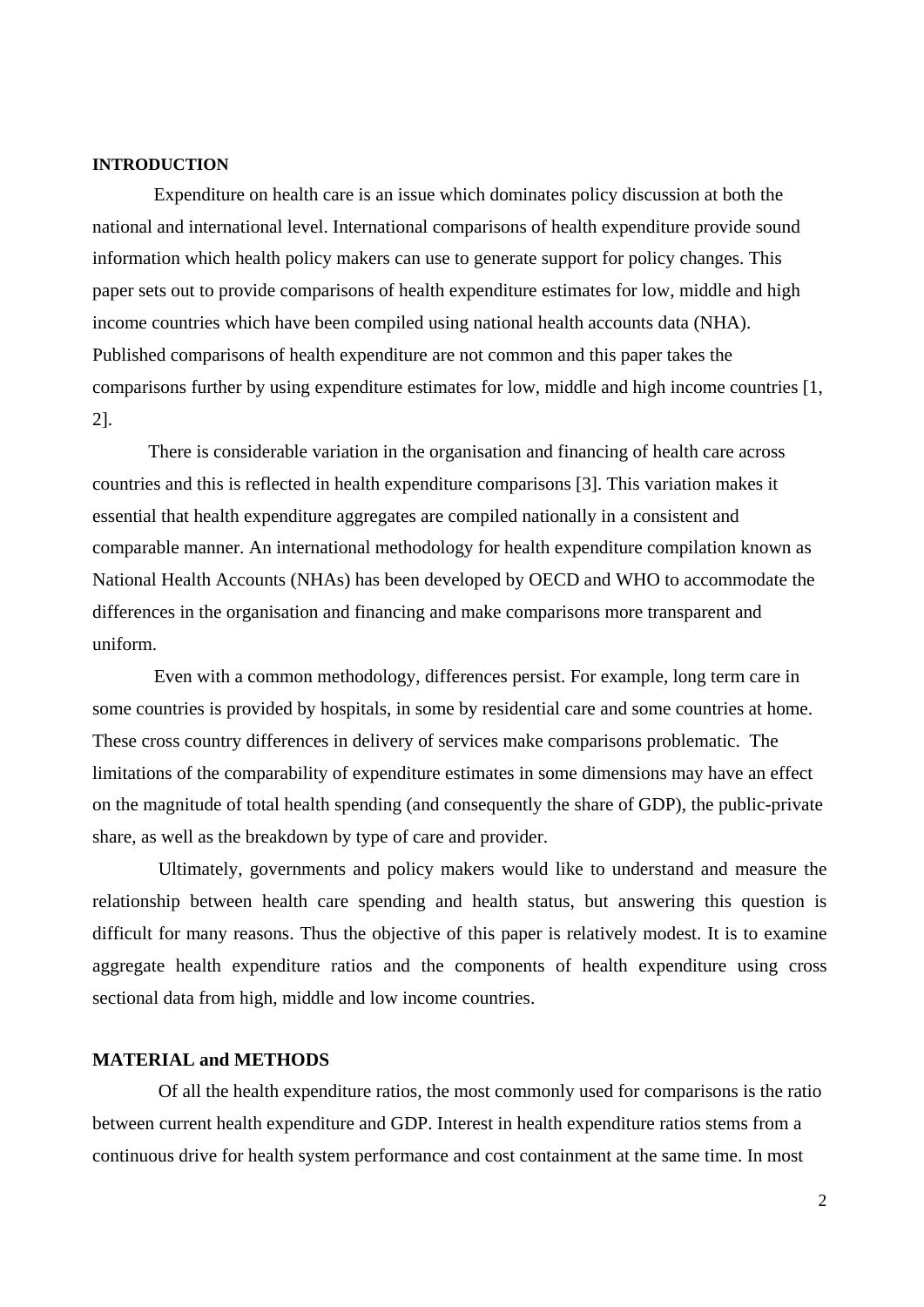countries, a rise in the growth rate of health expenditure and of its share in GDP have been observed over time. Policy makers' interest in the changes have been driven largely by concerns of the implications of the growth for public expenditure.

Questions of the relationship between health expenditure and GDP have been debated over a long time period using many different techniques [4-6] Gerdtham and Jönsson [7] suggest that the studies can be grouped into two types. The first generation studies tended to use cross sectional data and to analyse cross country difference in health expenditures. One of the first of these types of studies by Newhouse, documented that GDP explains most of the variance in health expenditure between countries [8]. Thus with the evidence from the earlier studies, health care was termed a luxury good.

What Gerdtham and Jönsson term second generation studies use panel data and up-todate econometric techniques. These more recent analyses provide further confirmation of the observation that per capita GDP has a positive impact on health expenditure. The influence of other possible explanatory variables of relative prices, budget deficits and institutional factors is, at this point, not as conclusive.

The analysis of cross country health expenditure in the next section addresses a number of questions of policy importance for overall organisation of health care and its impact on health expenditure. The health expenditure data which are used for all countries is compiled using a methodology based on guidelines set out initially by the OECD [9] and the WHO [10] and thus are as comparable as possible. The analysis is based on the health expenditure data of 31 countries which have been chosen as they have produced consistent health accounts data for more than one time period<sup>[1](#page-2-0)</sup>. Health accounts data were obtained from OECD and WHO WebPages [11, 12].

The 31 countries vary in terms of stage of economic development, size, region and most importantly for this analysis in the organisation and funding of their health systems. The most important difference in terms of the current analysis is the extent of the involvement of the private sector.

<span id="page-2-0"></span><sup>&</sup>lt;sup>1</sup> Australia, Belgium, Canada, Czech Republic, Denmark, Finland, France, Germany, Hungary, Iceland, Japan, Korea, Netherlands, New Zealand, Norway, Poland, Portugal, Spain, Sweden and Switzerland are high income countries and members of the OECD whose data is internationally validated. The other countries are at different stages of NHA implementation and institutionalisation. Estonia and Slovenia are ascension countries of OECD and their NHA collection conforms to the international standards. Bangladesh, Chile, China, Malaysia, Philippines, Russia, South Africa, Sri Lanka and Thailand have all ongoing data collections at various stages of regularisation. Thus their health expenditure data are consistent with the international standards but are not necessarily compiled every year.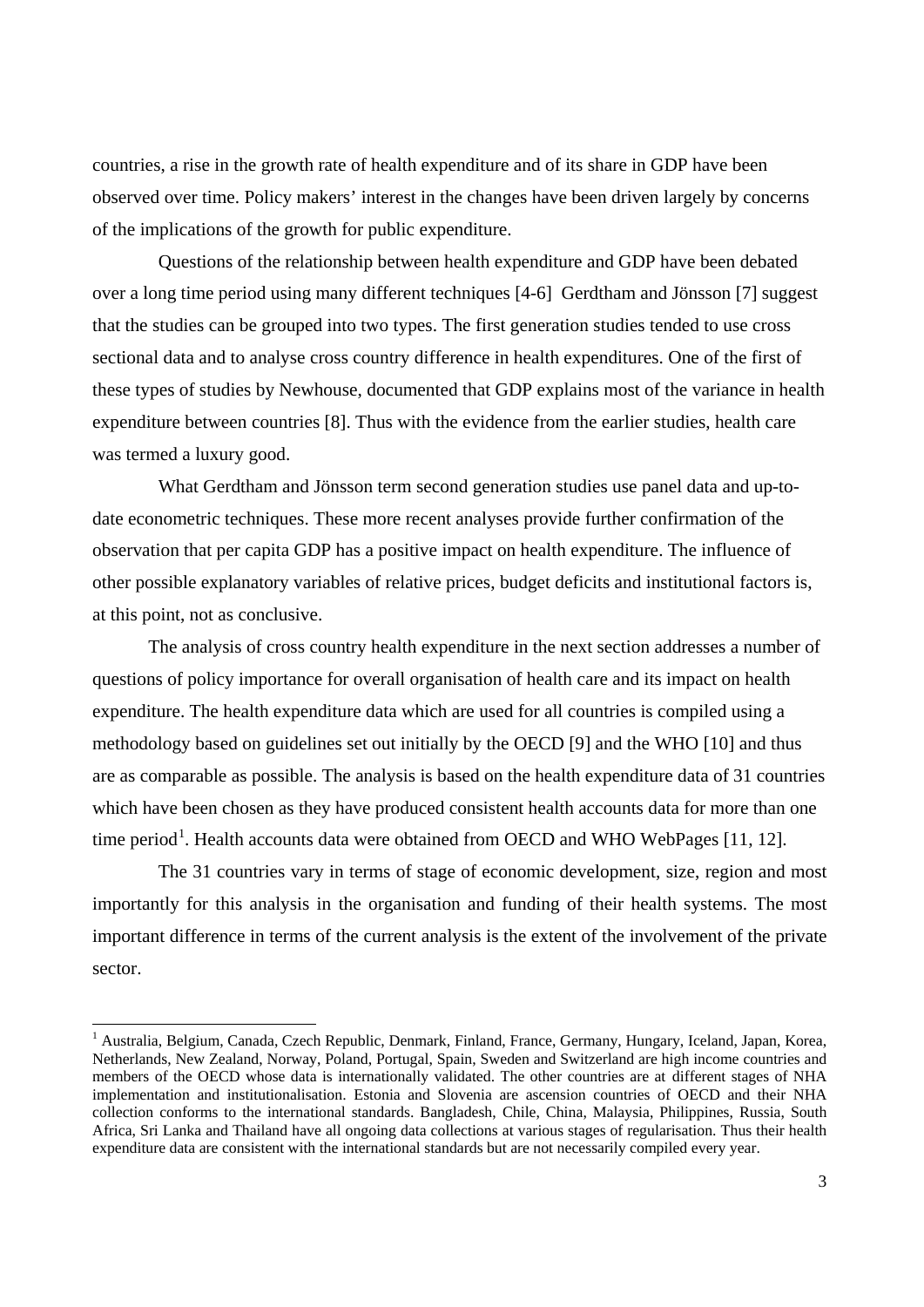## **RESULTS**

# **Health expenditure and GDP**

Figure 1 shows *total per capita health expenditure* for [2](#page-3-0)006<sup>2</sup> expressed in World Bank international dollar rates<sup>[3](#page-3-1)</sup> and public and private expenditure as a percentage of GDP. Wide variation in overall health spending levels can be observed, ranging from Norway with total health spending per capita of 4521 in international dollar rates to the Bangladesh with total spending per capita of 39 in international dollar rates[13] .

Per capita expenditure shows the overall level of consumption of health goods and services by the population across the countries. The health spending to GDP ratio reflects a macro-economic approach, comparing the share of national income devoted to health care without any information on the absolute magnitude of these resources. One can get a sense of the relative magnitude of the health and economic resources, however by looking at the ratios for Norway (8.7%), Denmark (9.5%), Netherlands (9.3%) and Sweden (8.9%). Norway, in particular stands out in this group as a country with a low ratio for health expenditure, alongside high per capita health expenditure, indicating the relatively high level of GDP in that country. For Portugal (10%), New Zealand (9.4%) and South Africa (8.6%), the reverse is true as the ratio is high but the per capita health expenditure is relatively low.



<span id="page-3-0"></span> $2$  Data for Australia, Japan, Sri Lanka, Sweden and Thailand are for 2005, for Bangladesh the data are for 2004.

<span id="page-3-1"></span><sup>3</sup> Data are expressed in World Bank "international dollar" rates which provide a means of comparing spending between countries on a common base. An "international dollar" has the same purchasing power as an US\$ for total GDP in the US, but the purchasing power of the components are determined by the average international price structure, not the US price relatives.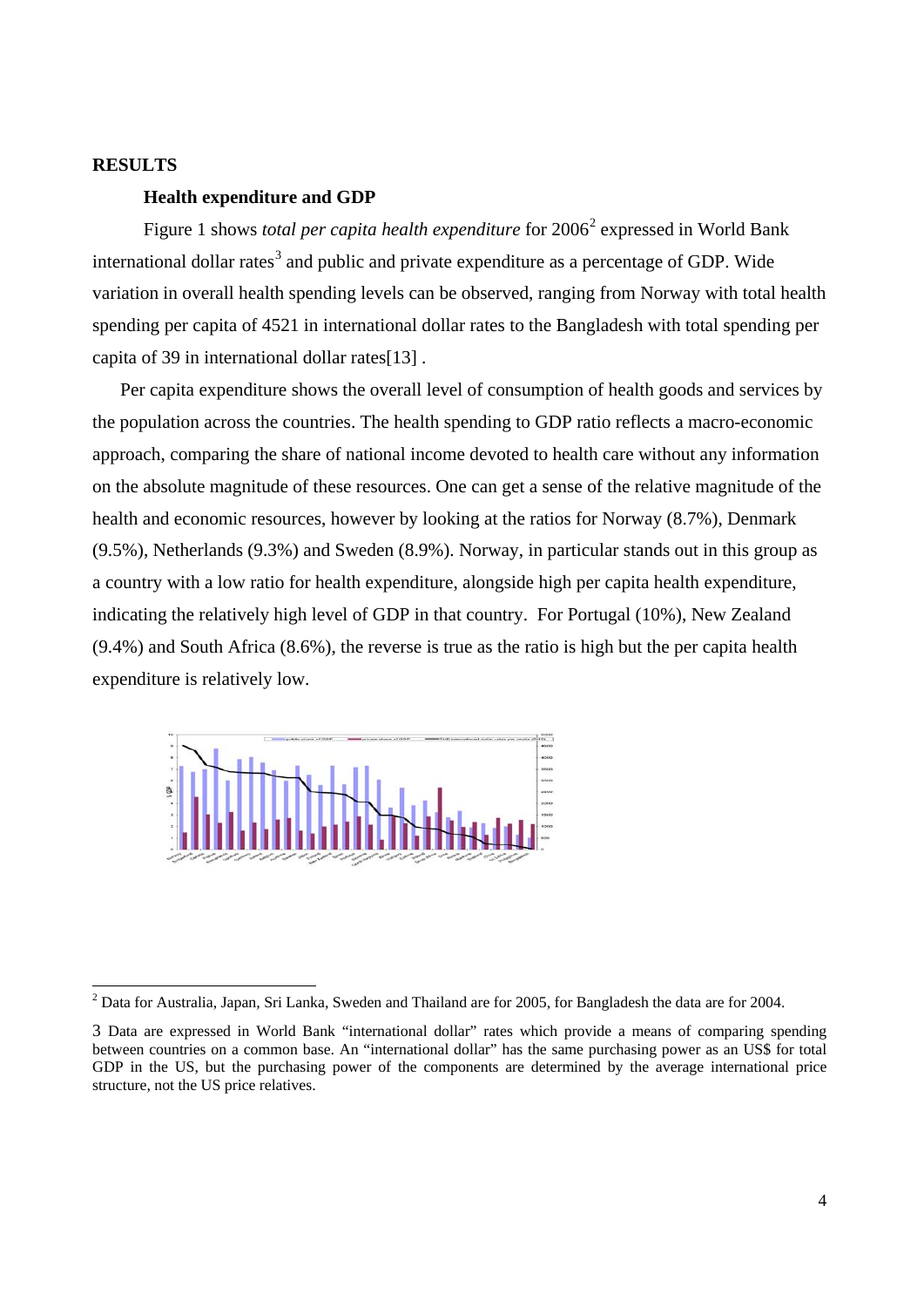#### (Figure 1 here)

The observed differences in health spending per capita across countries are far greater than the differences in health expenditure ratios. Health expenditure per capita decreases from 4,521 in Norway to 39 in Bangladesh whereas the level of countries' national income devoted to health varied almost threefold from 3.2% in Bangladesh to 11.3% in Switzerland. Health expenditure in high income countries is supported but not fully explained by a higher level of economic development. The relationship between GDP per capita and the share of GDP spent on health care may be influenced by institutional, cultural and economic factors such as provider payment methods, degree of universality of coverage, role of the private sector and relative prices. For example, despite Japan and Germany having the same GDP per capita, their health spending per capita differs considerably with Japan spending less than 75% of the level of Germany on health. On the other hand, Netherlands, Denmark and Germany share borders and historical development in their health systems and have health expenditures per capita which are almost identical. The role and importance of a mixture of historical, socio-political and cultural phenomena in both levels and changes in health is still subject to debate as was mentioned earlier in the paper and summarised in Gerdtham and Jonsson [7]. There are some organisational forms and payments systems which seem to function well from an expenditure and health outcomes viewpoint in some countries such as GP gatekeeper arrangements, but there is no magic formula for health system design.

Figure 1 also shows the public and private health expenditure shares of the total. The average share for all 31 countries is 67.1% of per capita public health expenditure and 32.9% private expenditure. The OECD country average (including Estonia and Slovenia) is 74% public and 26% private. Public spending is significantly lower than the average in Switzerland, Korea and the Netherlands with less than 65% of spending publicly financed. At the other end of the scale around 88% of health spending is from the public purse in the Czech Republic. For the middle and low income countries, 48% of health expenditure is public and 52% is private. In China, the Philippines, South Africa and Bangladesh, more than 60% of spending is private.

#### **Households' out-of-pocket expenditure**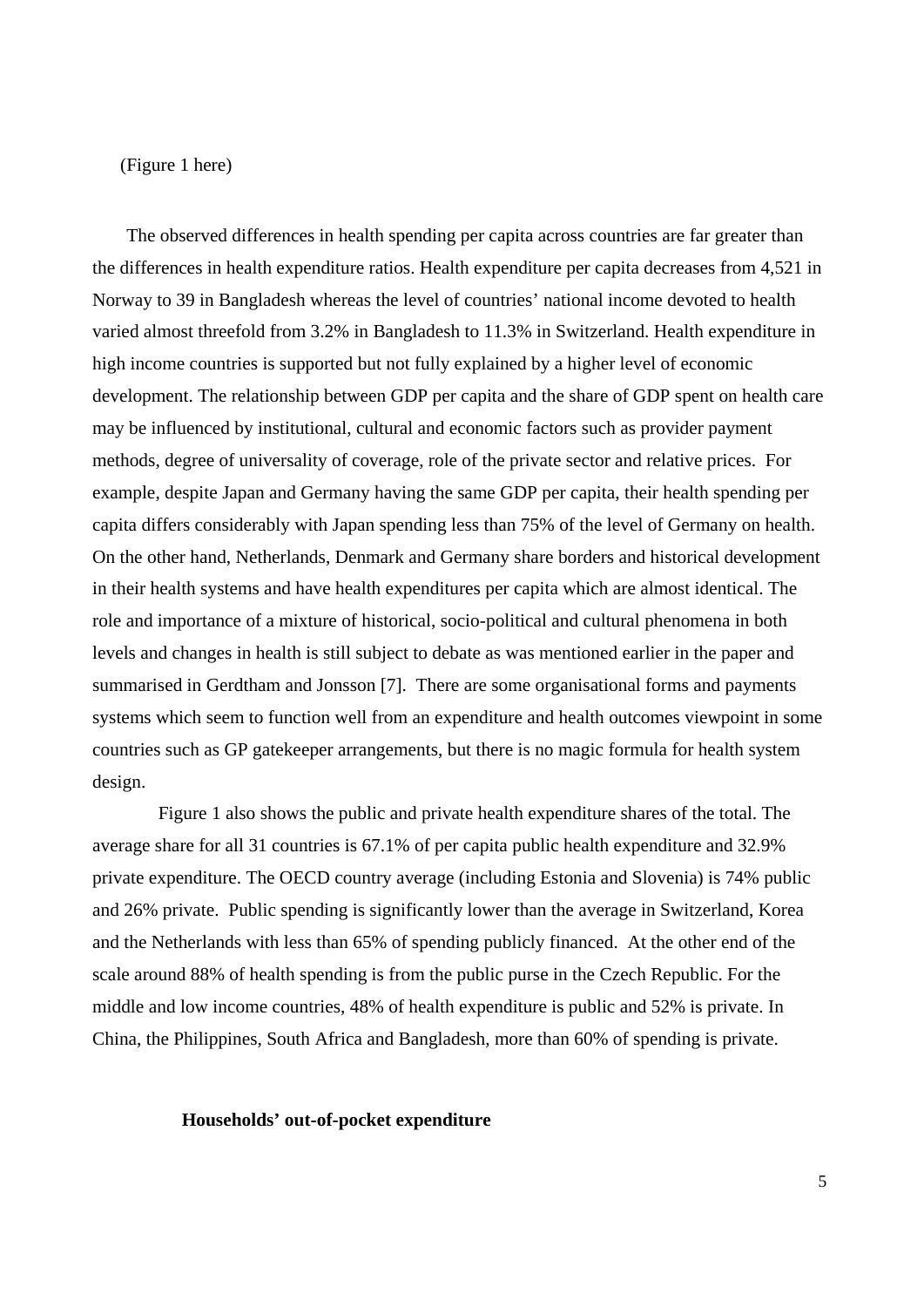Private spending generally comes from 2 sources: private insurance and household out-of-pocket expenditure<sup>[4](#page-5-0)</sup>. Monitoring household out-of-pocket expenditure is vital from a health policy perspective to ensure that accessing health services does not financially impoverish households. Ideally it would be useful to track the burden of out-of-pocket payments on citizens with low incomes and those with poor health states. However, such monitoring requires household survey data and is not possible with more aggregated health expenditure estimates[14].



(Figure 2 here)

In Figure 2, the countries are arranged from left to right by GDP per capita. The figure shows clearly that on the whole countries with higher GDP per capita have higher proportions of total health expenditure financed from public sources. These countries by virtue of their high GDP per capita are more developed and have more sustainable public financing as a result of their more reliable revenue base. The reliability is the same whether countries rely on tax financed public insurance or payroll financed social insurance. There are exceptions: Switzerland and Korea have the lowest levels of public funding amongst the OECD countries of 59.1 and 57.5 percent and similar shares of total expenditure funded from out-of-pocket expenditure of 30.8 and 38 percent.

In light of continued cost pressures and strains on public finances, health systems across the OECD are striving to increase the value for money. The share of funding through private insurance may reflect health financing reform which has assigned a larger role to the private

<span id="page-5-0"></span> <sup>4</sup> Private expenditure may also be funded by non-profit institutions serving households, corporations other than private health insurance and the rest of the world. Generally, the proportion that comes from these sources is minor.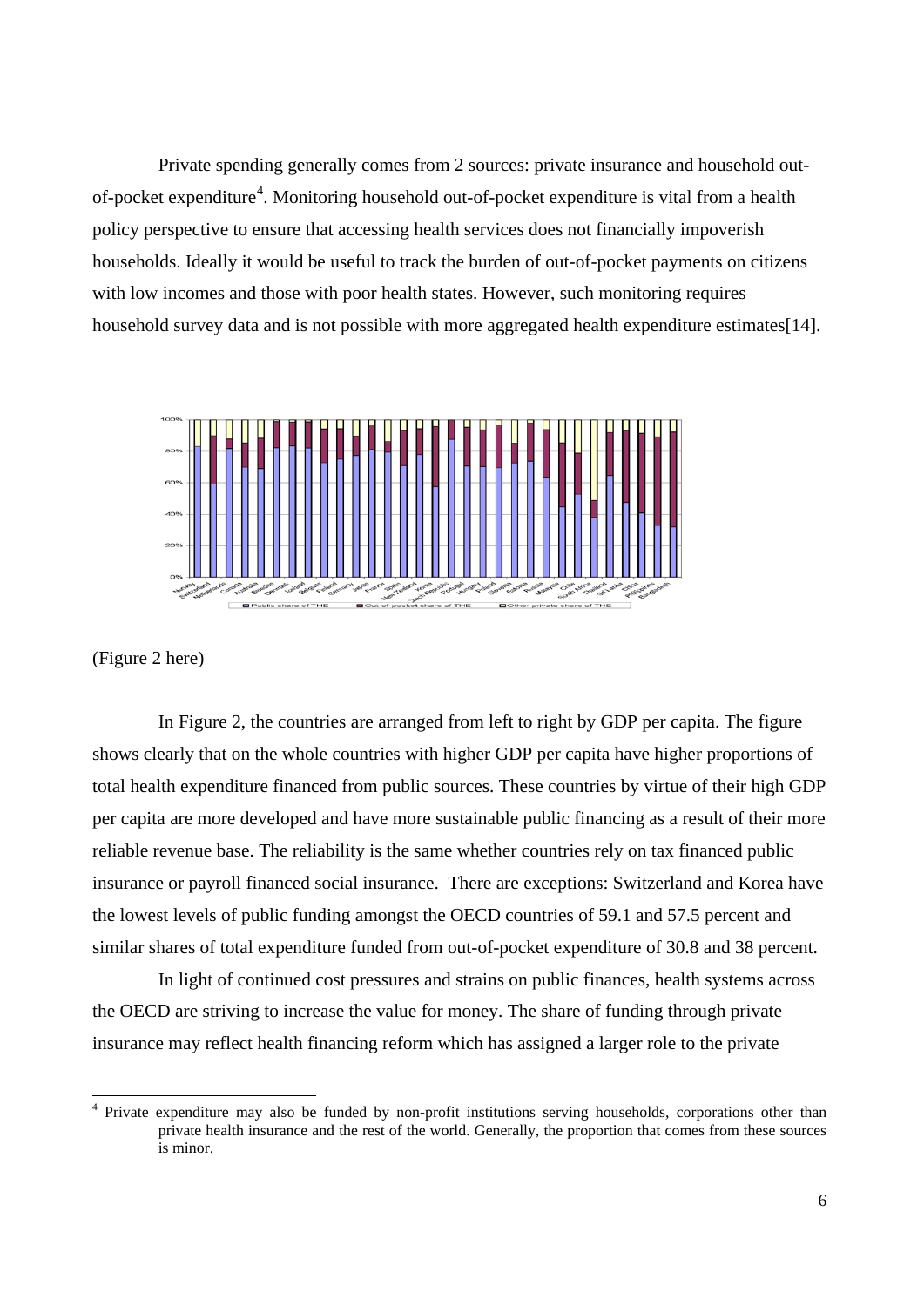sector with the aim of meeting objectives of choice, increased efficiency and financial sustainability.

The six countries of Malaysia, Chile, South Africa, Sri Lanka, China and Philippines have the lowest shares of public spending with Philippines the lowest with 32.9%. For OECD countries, the average percentage of public funding is 75%. For non-OECD countries it is 53%.

There is considerable variation in the arrangements for private financing across all countries. For example, the Czech Republic has private expenditure of 0.6% of total health expenditure, Thailand 8%, Canada 14.9% and South Africa 51.4%.

Out-of-pocket payments averaged 17.95% in the OECD countries and 34.9% in the non-OECD countries. There is considerably less variability in the OECD data. The standard deviation of out-of pocket payment for the OECD countries is 8.7 compared with that for the non-OECD countries of 16.8. The percentage of health expenditure financing out-of-pocket ranges from 45% in Sri Lanka to 56% in the Philippines and 60% in Bangladesh.

Out-of-pocket payments are one of the most important components of health financing as they signal the extent of possible household catastrophic expenditures for health but are also the most difficult to estimate. Difficulties arise due to the necessity of compiling information from a number of sources, such as household expenditure surveys and provider records, which are of variable quality and availability.

Other private expenditure, largely private insurance premiums, also has the potential to restrict access and impoverish households. A number of the countries in Figure 2 have more expenditure on the other component of private expenditure than on out-of-pocket payments. In South Africa, the other component is more than 50% of the total, representing the importance of financing by private health insurance even though only approximately 20% of the population have private coverage. South Africa initially moved to regulate its long established private insurance industry in 1967, however, then deregulated it in 1989. The deregulation permitted risk rated rather than community rated premiums, effectively restricting access of high risk groups such as the aged to the private market or making the premiums very costly. Thus private insurance has the same capacity to impoverish households and restrict their access to needed care as out-of-pocket expenditure. Söderland and Hansl find that access to private health insurance cover in South Africa is strongly influenced by income[15].

7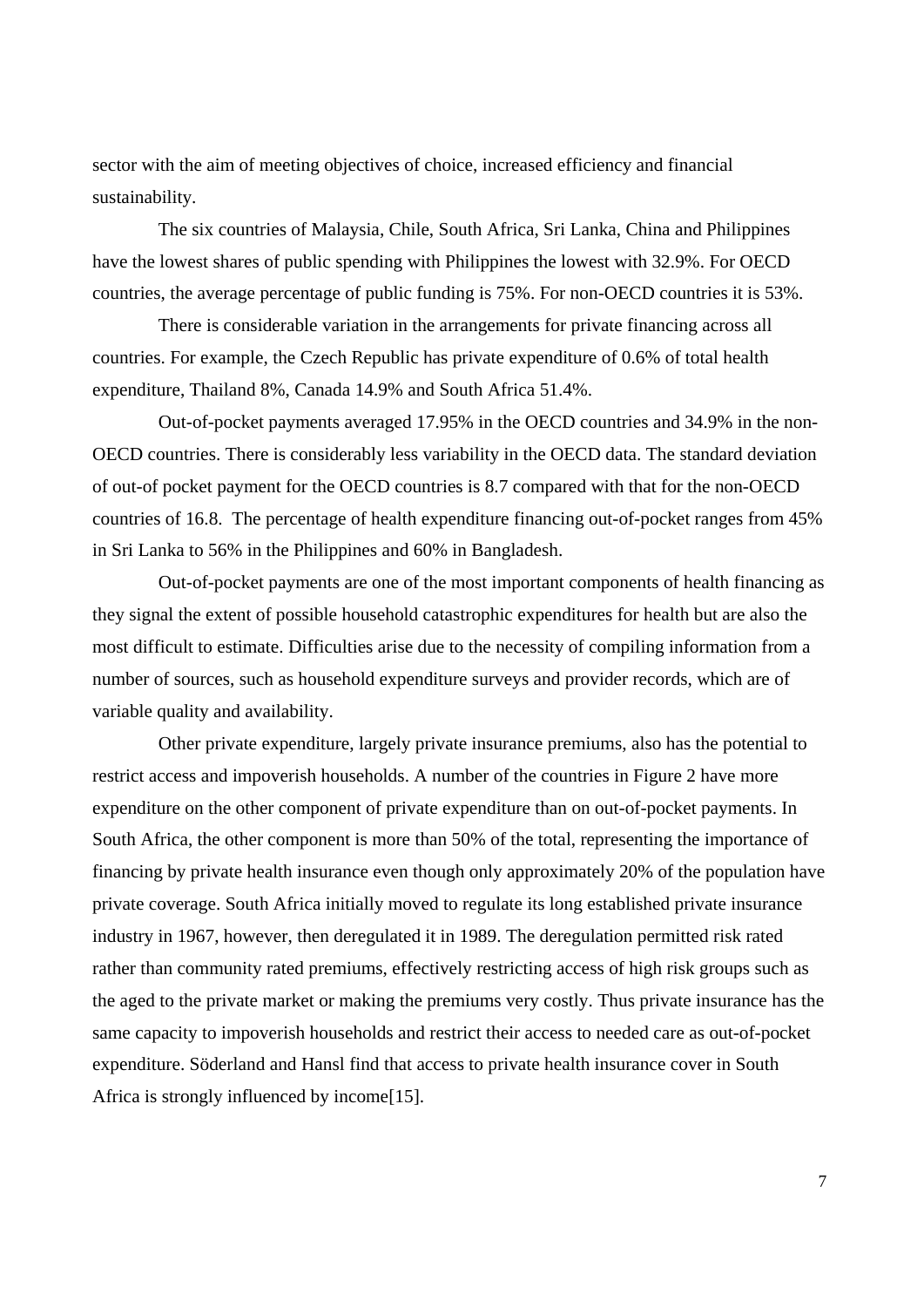Judging the impact of private payments on accessibility requires considerably more information than their share of total health expenditure. To assess whether out-of-pocket payments and other private expenditure contribute to impoverishing households requires information on at least, the distribution of private payments across income groups and the types of health goods and services being purchased. Health expenditure data have the capacity to shed light on the second issue but addressing the first requires access to micro data on health expenditures and household characteristics including income.

## **Expenditure on types of health goods and services**

One of the most important questions to which consistent health expenditure estimates can provide an answer is: how is the purchase of types of health goods and services financed? Figure 3 shows the contribution of public expenditure to the main types of goods and services of curative and rehabilitative care and medical goods dispensed to outpatients. Under the NHA classifications, curative and rehabilitative care is a large category of care which covers all care under this type provided to inpatients, day case, outpatients and in the home. In practice rehabilitative care is difficult to distinguish from curative care and so most countries report the care under one category. Long-term care, ancillary services such as laboratory services and patient transport, pharmaceuticals administered in hospitals and public health services are excluded from curative and rehabilitative care.

The second health good and service classification shown in Figure 3 is medical goods dispensed to outpatients. This includes prescribed medicines, over-the-counter medicines and other medical non-durables. Generally, the largest component is prescribed medicines.



(Figure 3 here)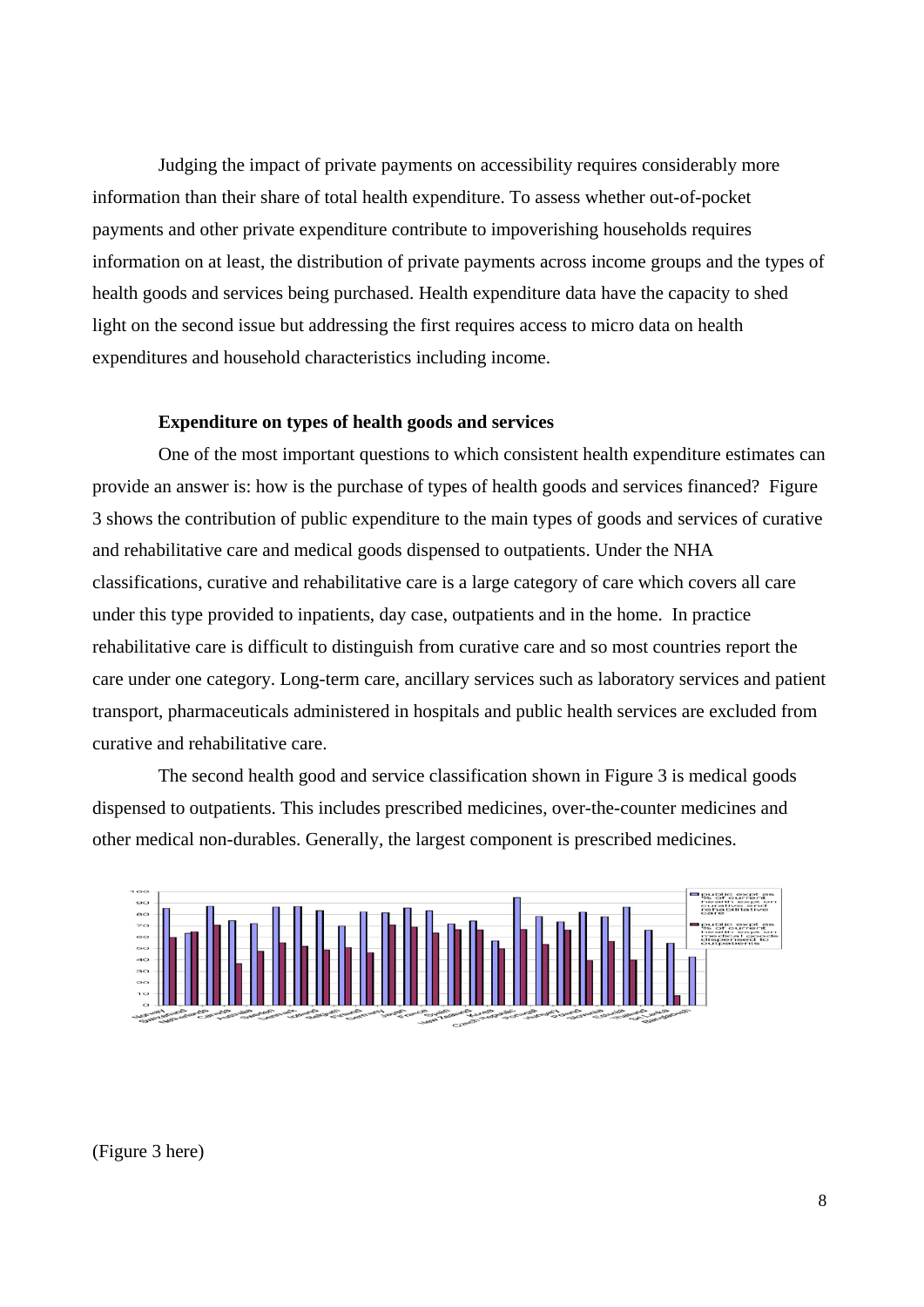The data in Figure 3 are based on a reduced sample of countries. The estimates of all the OECD and the two ascension countries to the OECD are still displayed in Figure 3. In addition, the estimates of Thailand, Sri Lanka and Bangladesh are shown. These 3 countries have publicly available and high quality country NHA reports [16-18].

The average public contribution to curative care for the  $OECD<sup>5</sup>$  $OECD<sup>5</sup>$  $OECD<sup>5</sup>$  is 79% with a range from 95% in the Czech Republic to 63% in Switzerland. For the 3 middle and low income countries, the average is 55%. For medical goods, the public contribution averages 57% for the OECD countries with a range from 70% for Germany to 36% for Canada. The average for the 3 middle and low income countries is 2.9%. The implications of the public funding depend very much on the extent of pooling in private funding. For example, Canada and France both have supplementary private insurance with significant reimbursement of the household contributions to pharmaceuticals. Australia has duplicative private insurance which subsidises households' access to private hospitals. In most low and middle income countries, the main source of private funding is household out-of-pocket payments (Figure 2). Even then the extent to which the out-of-pocket payment impoverish or inhibit households' access to care depends on the incidence of the spending. Sri Lanka for example has a 46% out-of-pocket share of total expenditure but also a commitment to ensure access of poor households to free inpatient services[19].

In Bangladesh, high out of pocket expenditure on purchase of pharmaceuticals has been a distinctive feature of household health expenditures over a long time period. The relatively low level of public funding combined with a small private insurance market has forced households to bear a very large proportion of national health expenditure through out-of-pocket payments.

The higher public contribution to curative care is in line with policy prescriptions of international agencies that governments should ensure access to a basic package of goods and services. For example, the WHO Strategy on Health Care Financing advises low and middle income countries to focus on a target of 30% of total health expenditure allocated to essential health services and primary health care but at the same time the countries should reduce the share of hospital based curative care and non-essential drugs in total health spending [20]. WHO also proposes a target of less than 30% on out-of-pocket payments for all member states.

<span id="page-8-0"></span> <sup>5</sup> Includes Estonia and Slovenia.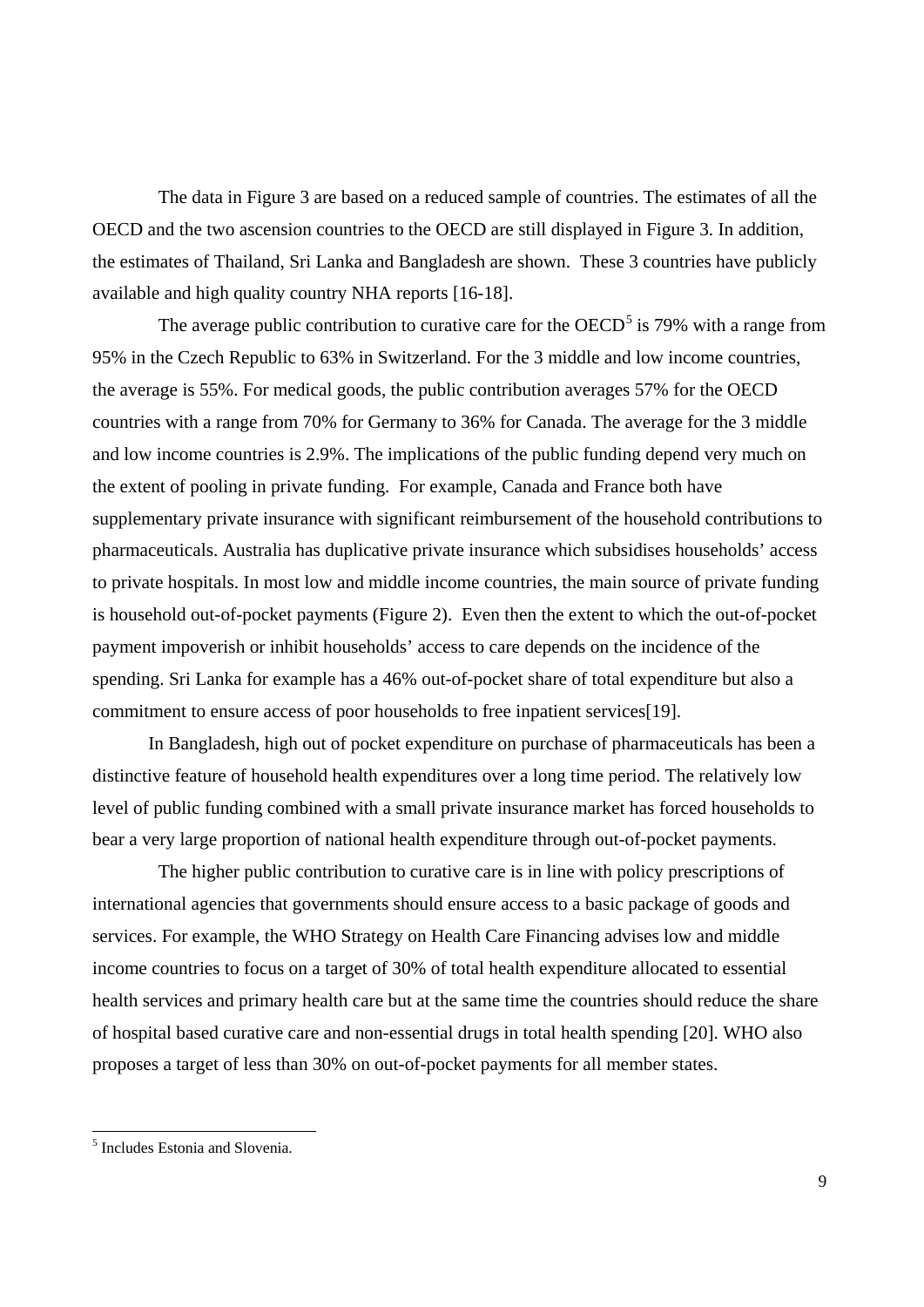## **DISCUSSION**

International comparisons of health expenditures are obviously of great interest to health policy-makers to monitor levels and changes of expenditure – both total and disaggregated – against countries at both similar and different levels of development. Health systems in countries evolve with both changes in aggregate income and disease patterns[21]. Health expenditure in a country which is considerably higher than a similar economy indicates either that the health expenditure is too high, the economy against which one is comparing is spending too little or there are significant differences in the organisation of health care. All of these signal that cost containment or cost effectiveness tools may be applied fruitfully.

The figures in this paper highlight the heterogeneity of approaches used by all countries – low, middle and high income – to fund their health care. The diversity of funding arrangements in high income countries has been well documented [22]. Most comparative research of health financing has concentrated on the OECD countries due to the availability of high quality and credible data in those countries. Macroeconometric studies on health and GDP, many of which were referenced earlier in this paper, similarly have concentrated on OECD countries. Thus the detailed analyses of OECD countries' funding arrangements allows us to draw some lessons for low and middle income countries.

Public policy is the primary determinant of the role and size of public and private funding of health. Governments in low, middle and high income countries all look to private health insurance as a means to address some health system challenges. In high income countries, public financing of health tends to be substantial but many of these countries have well-developed private insurance schemes. Switzerland and Korea are exceptional amongst high income countries in having private sectors greater than 40% of the total. The Czech Republic, Japan, Norway, Poland and Spain have private insurance schemes but with a negligible share of total financing.

Motivations for establishing private health insurance in high income countries are varied, but in general the benefits of private insurance include responsiveness and choice for consumers of health care services as well as injection of more resources into health. Private insurance may duplicate, complement and/or supplement the coverage of public insurance. Private insurance may be associated with equity challenges due to the accessibility of insurance products across income groups and claims that private insurance contributes to total cost escalation. Countries such as Switzerland, Germany and France with significant private health insurance markets also tend to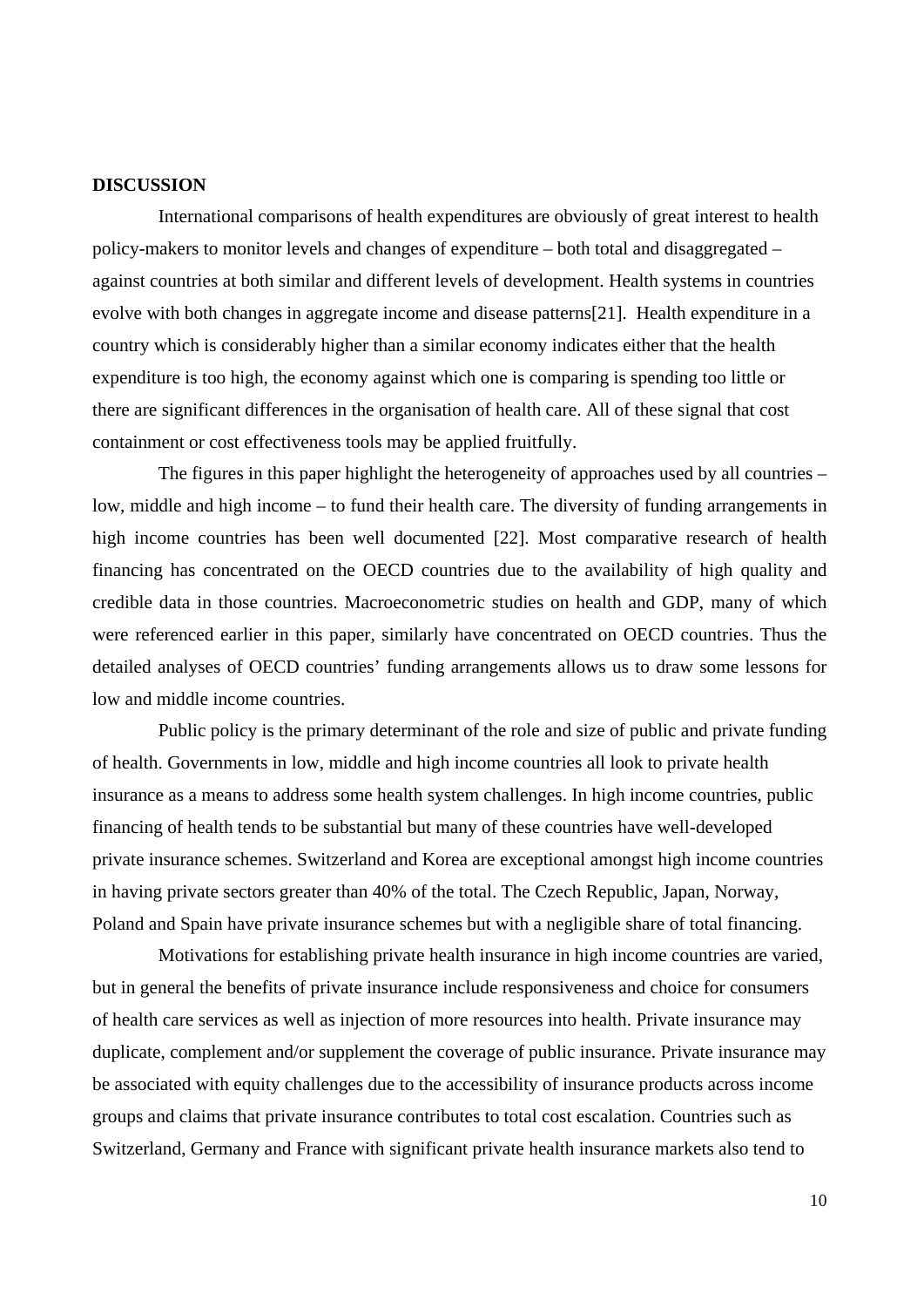have high expenditure per capita (Figure1). The United States also falls into this category but is not included in our sample due to data difficulties [22]. The relationship between private health insurance and out-of-pocket payments is of utmost importance to all countries but is largely unresolved.

Middle income countries such as Chile, Malaysia, South Africa and Thailand have diverse funding arrangements as they move closer to 100% coverage and more public financing. It is apparent that low and middle income countries due to their low sustainability of government expenditure rely more on private financing, either private insurance or donor funding, than the high income countries. An exception is Thailand which created the 30-Baht-scheme for lower socio-economic groups in 1999 to provide coverage for 40% of the Thai population who were uninsured.

Chile has experienced rapid growth in GDP over the last 20 years. It has a modest share of GDP devoted to health services of 5.3% (Figure 1) yet very good population health outcomes [23]. South Africa has a similar GDP per capita but a much higher proportion of GDP devoted to health expenditure of 8.6%.

The high share of GDP expenditure on health and the development of private insurance in South Africa provides salutary lessons for middle and low income countries. The South African economy and population have recently experienced the devastating impact of HIV and AIDS. This combined with inequalities in income distribution and access to social services has resulted in poor population health outcomes in spite of a high share of GDP devoted to health for a middle income country. Furthermore, private health insurance provides 51.4% of the health funding in South Africa but covers only 20% of the population; further emphasising the pressures of inequalities in access. Low and middle income citizens in South Africa who access the public system have a perception that they are being provided with care of inferior quality to that of the private sector.

South Africa shares a long standing history of private health insurance with Australia, the Netherlands and France [15]. Unlike South Africa, the governments of the other countries have quite recently taken a more active role in health financing. In Australia for example, public health insurance was first introduced in the 1970s.

Malaysia is a middle income country with a profile of public and private funding which is similar to that of low income countries (Figure 2). It has, for example, a public expenditure share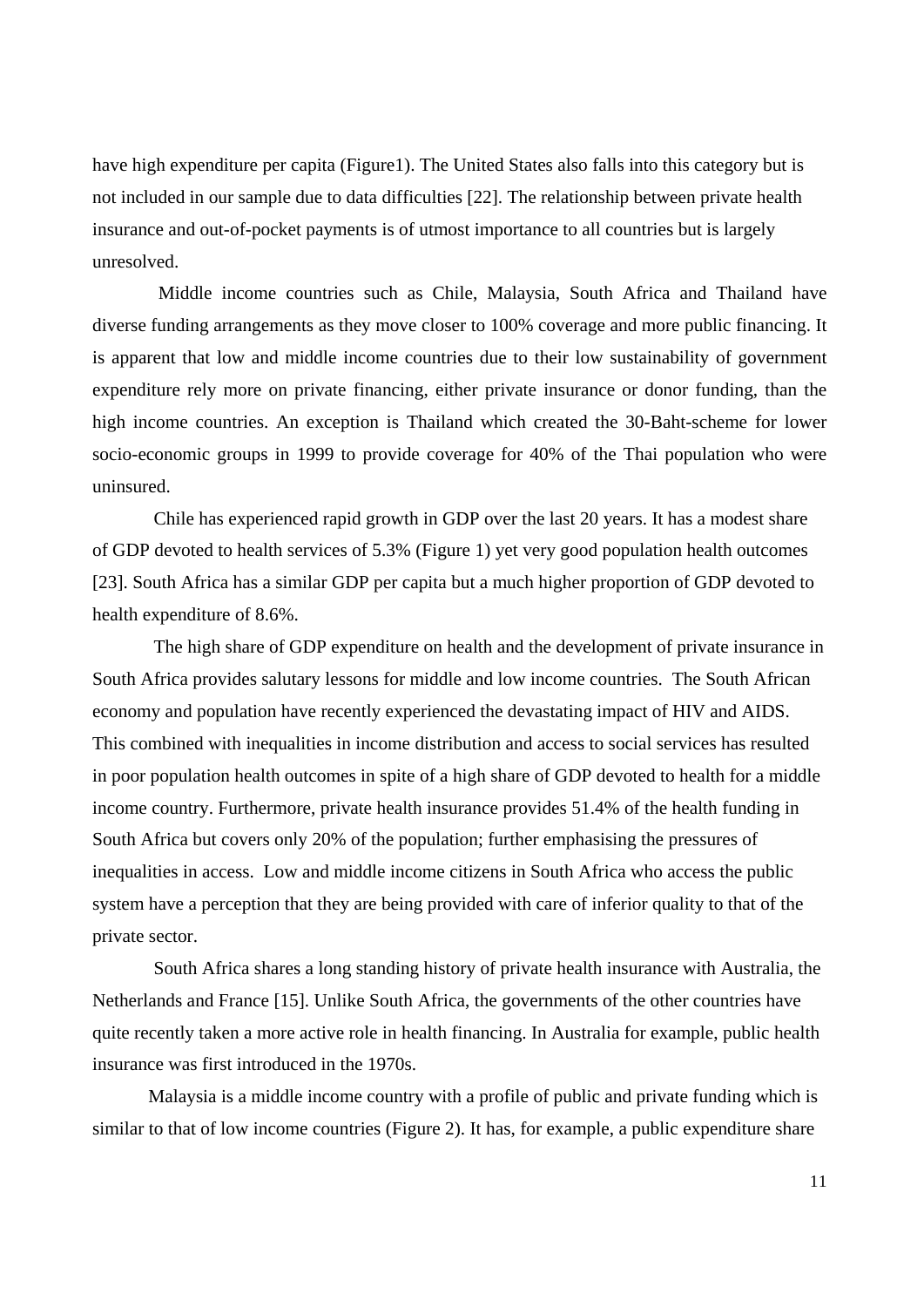of total health expenditure which is less than 50% and out-of-pocket expenses at 40.5% of the total. Malaysia is a Federation of a number of states and has only recently developed a national mechanism for financing health care, after several attempts to do so[24]. In recent years, there have been substantial increases in the public budget into health care. An ongoing health financing challenge in Malaysia which has implications for other middle and low income countries is the geographical maldistribution of services. The lack of health facilities in some remote areas, limiting access to health services, implies that for people in remote and underresourced areas catastrophic health expenditure is not a problem as this is only observed when households need and use health services [25].

Low income countries such as Sri Lanka and Philippines have less reliable collection of tax revenue and subsequent low government expenditure in health and other social expenditures. All low income countries in Figure 2 have public funding which is less than 50% of the total, relatively minor funding by private insurance and high levels of out-of-pocket payments. Many low income countries rely on donor funding and provision of services by faith-based charities. The key to improving the public insurance coverage is improvement in the tax revenue base which accompanies economic growth. During the transition to higher growth, governments of low income countries can do much to protect the poor from catastrophic health expenditures by ensuring that out-of-pocket payments are not imposed on access to essential health services. For this reason, it is desirable that health expenditure ratios be assessed against population health outcome indicators such as the infant mortality rate.

International comparisons have underpinned a huge area of research enquiry into the relationship between health expenditure and GDP and the relationship between public expenditure and total health expenditure. At this stage, much of this literature has been somewhat inconclusive. All of this points to the need for better quality data and an empirical framework which accounts for more variables. NHA data can fill this gap. Health estimates based on NHA have been particularly influential in analyses of health financing as an estimate is made of both public and private expenditure. Without NHA data, countries can reasonably estimate public expenditure but private expenditure is either omitted or based on an informed guess. A recent IMF report acknowledges the importance of NHA data for providing comprehensive and comparable data on total health expenditure in low, middle and high income countries[21].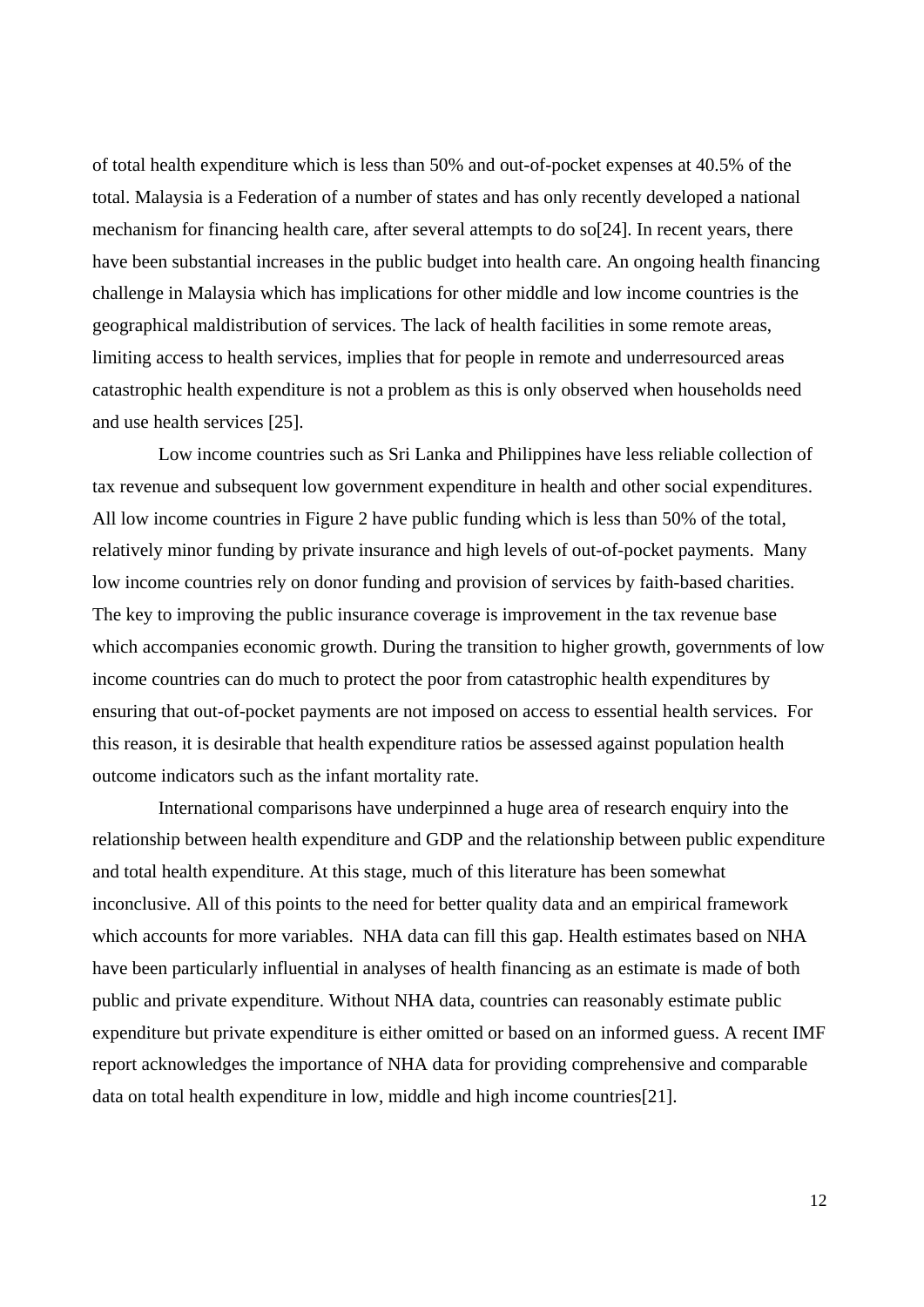This paper covers a small part of the story on the macroeconomics of health financing. While much work has been undertaken on the macroeconometrics of health expenditure, the macroeconomic framework is still relatively underdeveloped [7]. Issues such as how health expenditure outcomes impact on the macroeconomy and *vice versa*, are largely unexplored. We know for example that good health is a key ingredient for productivity improvements but we do not know the impact of good health and labour force status on other macroeconomic variables such as the saving rate. Closer to the emphasis in this paper, the financing mix of the health sector is likely to have a direct impact on the macroeconomic variables of tax, the budget deficit and the saving rate.

The global financial crisis of 2008 and 2009 has highlighted the significance of the relationship between economic growth rates and government expenditure, generally and public health expenditure in particular. This recent downturn has emphasised the usefulness of a macroeconomic analysis of health finance and a systematic approach to development of the evidence-base for policy. Governments and international agencies are increasingly aware of the importance of maintaining levels of health and welfare expenditure during a time when unemployment and poverty rates are increasing. A recent OECD publication noted that when GDP growth slowed recently, public health expenditures continued to rise leading to an increase in the ratio of health expenditure to GDP in many countries [26].

# **CONCLUSIONS**

The analysis in this paper of components of health expenditure for low, middle and high income countries shows that, in general, low income countries spend proportionately less on health, they have proportionately less public funding, private insurance plays a minor role and household out-of-pocket payments are a higher proportion of the total than in middle and high income economies. As countries become more developed and wealthier, they devote more public resources to health and spend proportionately more on health per capita. These results are in general agreement with all studies[21]; however variation of health expenditure from the norm is encountered with differences in institutional development. South Africa is an example of this with its well established private insurance industry.

Health expenditure data offer a consistent framework for measurement both across time and countries with a capacity to address questions of the relationship between health expenditure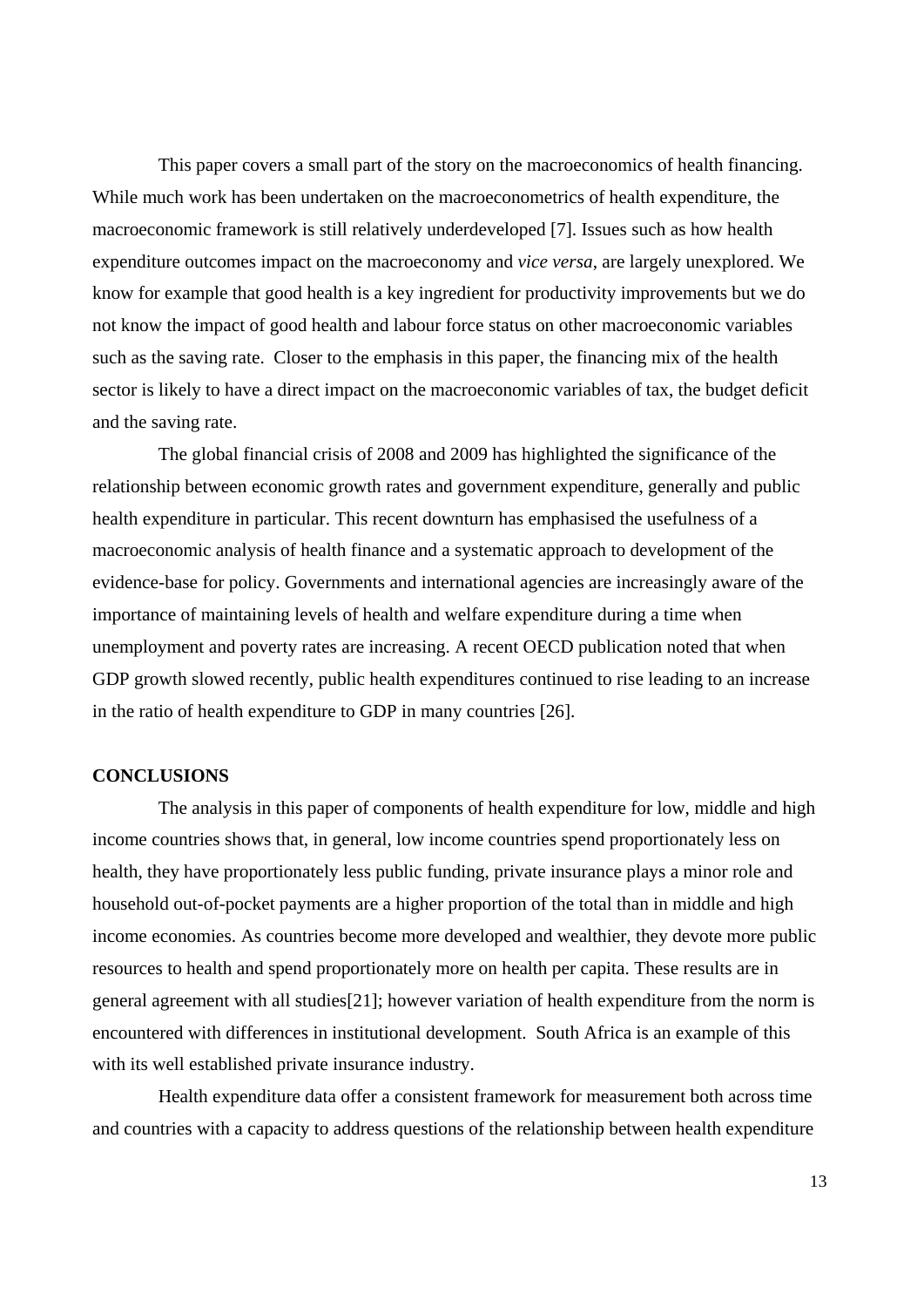and its components and GDP. The more difficult and arguably more substantive questions cannot be addressed adequately using aggregate expenditure data. These questions include issues of efficiency, equity, quality and appropriateness of care.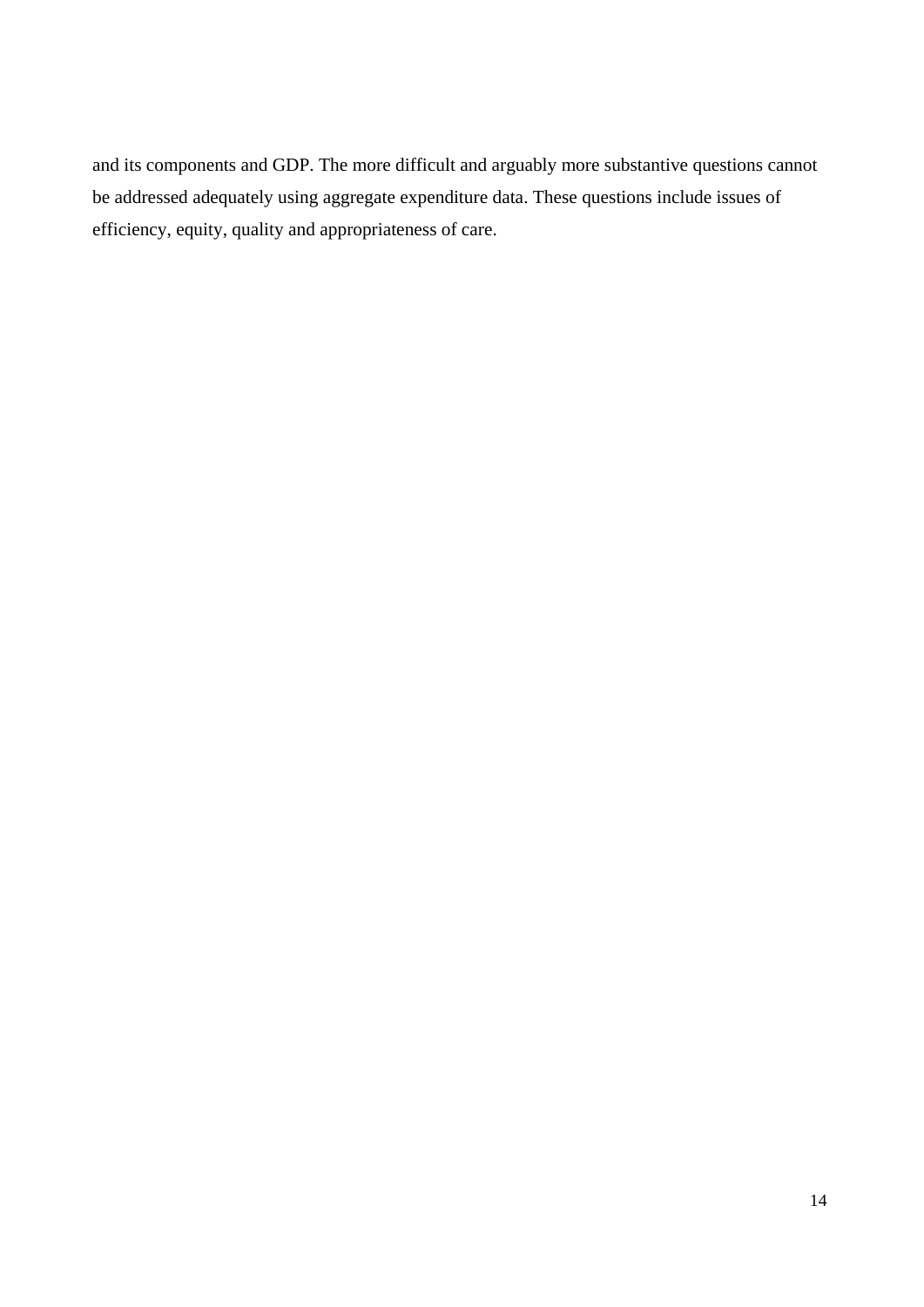# **REFERENCES**

1. Orosz E, Morgan D. SHA-Based National Health Accounts in thirteen OECD Countries: a comparative analysis. Paris: OECD2004 Contract No.: 16.

2. Heijink R, Noethen M, Renaud T, Koopmanschap M, Polder J. Cost of illness: An international comparison Australia, Canada, France, Germany and The Netherlands. Health Policy. 2008;88(1):49-61.

3. McGuire A, Parkin D, Hughes D, Gerard K. Econometric Analyses of National Health expenditures: Can Positive Economics Help to answer Normative Questions? Health Economics. 1993;2:113-26.

4. MacDonald G, Hopkins S. Unit Root Properties of OECD Health Care Expenditure and GDP Data. Health Economics Letters. 2002;6(1):3-8.

5. Hansen P, King A. The determinants of health care expenditure: a cointegration approach. Journal of Health Economics. 1996;15:127-37.

6. Carrion-i-Silvestre JL. Health care expenditure and GDP: Are they broken stationary? Journal of Health Economics. 2005;24:839-54.

7. Gerdtham U-G, Jonsson B. International Comparisons of Health Expenditure. In: Culyer AJ, Newhouse JP, editors. Handbook of Health Economics. Amsterdam: Elsevier; 2000.

8. Newhouse AJ. Medical care expenditure: a cross-national survey. Journal of Human Resources. 1977;12:115-25.

9. OECD. A System of Health Accounts OECD OECD, editor: OECD; 2000.

10. World Health Organization, World Bank, USAID. Guide to producing national health accounts with special applications for low-income and middle-income countries. World Health Organization, editor. Geneva: World Health Organization; 2003.

11. OECD. OECD.stat. OECD; 2009 [14th August 2009]; Available from: [http://stats.oecd.org/index.aspx?r=786435.](http://stats.oecd.org/index.aspx?r=786435)

12. World Health Organization. WHO National Health Accounts Country Information. WHO; 2009 [cited 2009 11 June 2009]; Available from: [http://www.who.int/nha/country/en/.](http://www.who.int/nha/country/en/)

13. World Bank. World Bank Statistical Manual International Comparisons of Income. World Bank Group; 2009 [17th August 2009]; Available from:

[http://web.worldbank.org/WBSITE/EXTERNAL/DATASTATISTICS/EXTDECSTAMAN/0,,contentMD](http://web.worldbank.org/WBSITE/EXTERNAL/DATASTATISTICS/EXTDECSTAMAN/0,,contentMDK:20915418~menuPK:2648194~pagePK:64168445~piPK:64168309~theSitePK:2077967,00.html) [K:20915418~menuPK:2648194~pagePK:64168445~piPK:64168309~theSitePK:2077967,00.html.](http://web.worldbank.org/WBSITE/EXTERNAL/DATASTATISTICS/EXTDECSTAMAN/0,,contentMDK:20915418~menuPK:2648194~pagePK:64168445~piPK:64168309~theSitePK:2077967,00.html)

14. Murray CJL, Xu K, Klavus J, Kawabata K, Hanvoravongchai P, Zeramdini R, et al. Assessing the Distribution of Household Financial Contributions to the

Health System: Concepts and Empirical Application In: Murray CJL, Evans DB, editors. Health Systems Performance Assessment: Debates, Methods and Empiricism. Geneva: WHO; 2003.

15. Söderland N, Hansl B. Health Insurance in South Africa: an empirical analysis of trends in risk pooling and efficiency following deregulation. Health Policy and Planning. 2000;15(4):378-85.

16. Rabbani G, Hossain N. SHA-Based Health Accounts in the Asia/Pacific Region: Bangladesh 2006: OECD2007.

17. Tisayaticom K, Patcharanarumol W, Tangcharoensathien V, Tiampriwan A, Sumalee H. SHA-Based Health Accounts in the Asia/Pacific Region: Thailand 2005: OECD2007.

18. Fernando T, Rannan-Eliya RP, Jayasundara J. SHA-Based Health Accounts in the Asia/Pacific Region: Sri Lanka 1990-2004: OECD2007.

19. Rannan-Eliya R, Sikurajapathy L. Sri Lanka: "Good Practice" in Expanding Health Care Coverage. Colombo: Institute for Health Policy2009.

20. World Health Organization Western Pacific Region and South-East Asia Region. Strategy on Health Care Financing for Countries of the Western Pacific and South-East Asia Regions (2006- 2010)2005.

21. Hsiao W, Heller PS. What should macroeconomists know about health care policy?: IMF2007 Contract No.: WP/07/13.